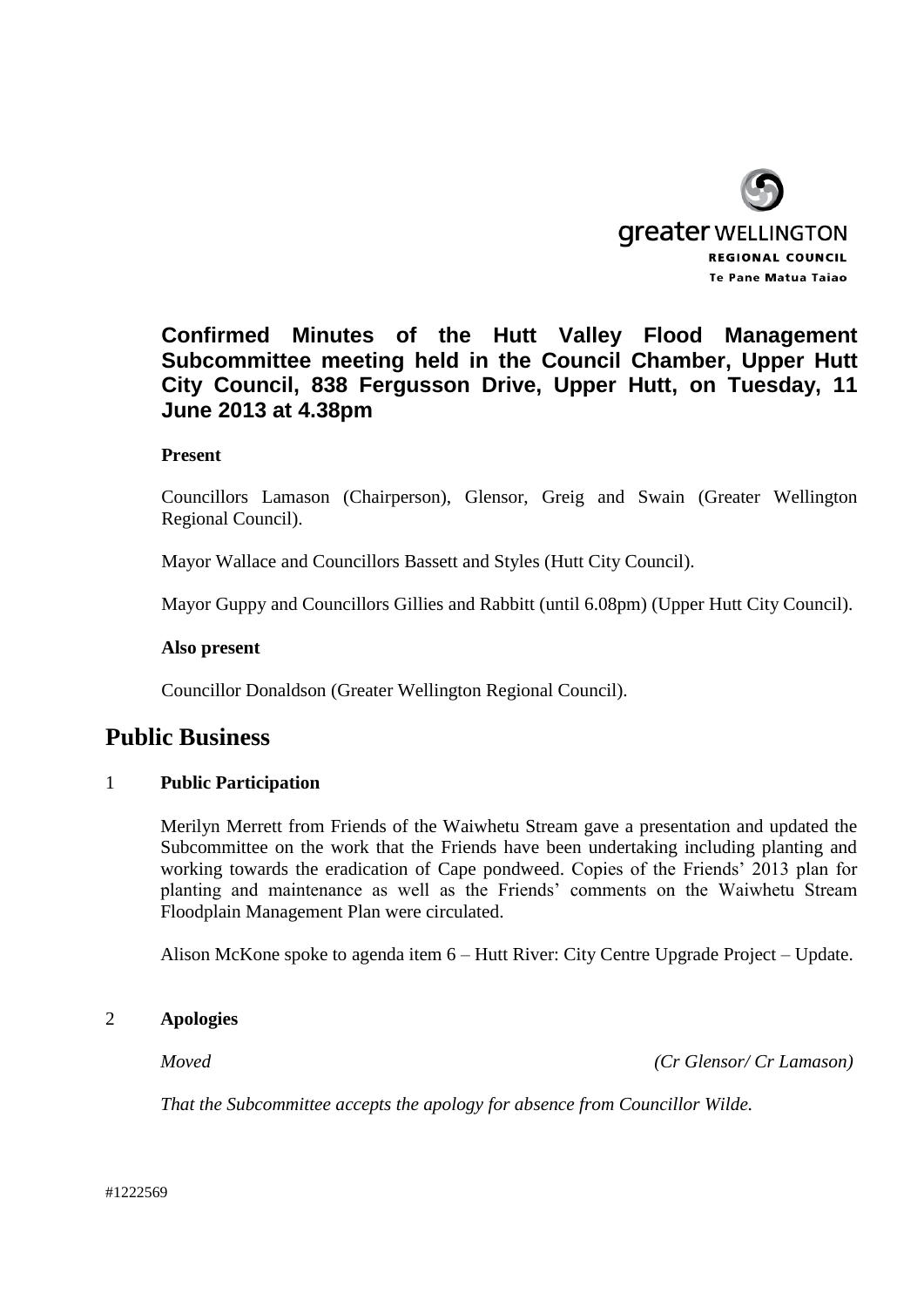The motion was **CARRIED.**

### 3 **Conflict of Interest declarations**

There were no declarations of conflict of interest.

## 4 **Confirmation of Minutes**

*Moved (Cr Greig/ Mayor Guppy)*

*That the Subcommittee confirms the minutes of the meeting of 19 March 2013, Report 13.114.*

The motion was **CARRIED.**

## 5 **Hutt Valley Flood Management – Project Manager's Report**

Daya Atapattu, Team Leader, FMP Implementation, Alistair Allan, Senior Projects Engineer and Graeme Campbell, Manager, Flood Protection, all spoke to the report.

*That the Subcommittee:*

- *1. Receives the report.*
- *2. Notes the contents of the report.*

The motion was **CARRIED.**

## 6 **Hutt River: City Centre Upgrade Project - Update**

Daya Atapattu, Team Leader, FMP Implementation, Marc Baily, Consultant, Boffa Miskell and Graeme Campbell, Manager, Flood Protection, all spoke to the report.

*That the Subcommittee:*

- *1. Receives the report.*
- *2. Notes the contents of the report.*

**Report 13.642** File: N/03/18/21

*Moved (Cr Lamason/ Cr Swain)*

**Report 13.641** File: N/03/13/25

*Moved (Cr Rabbitt/ Cr Swain)*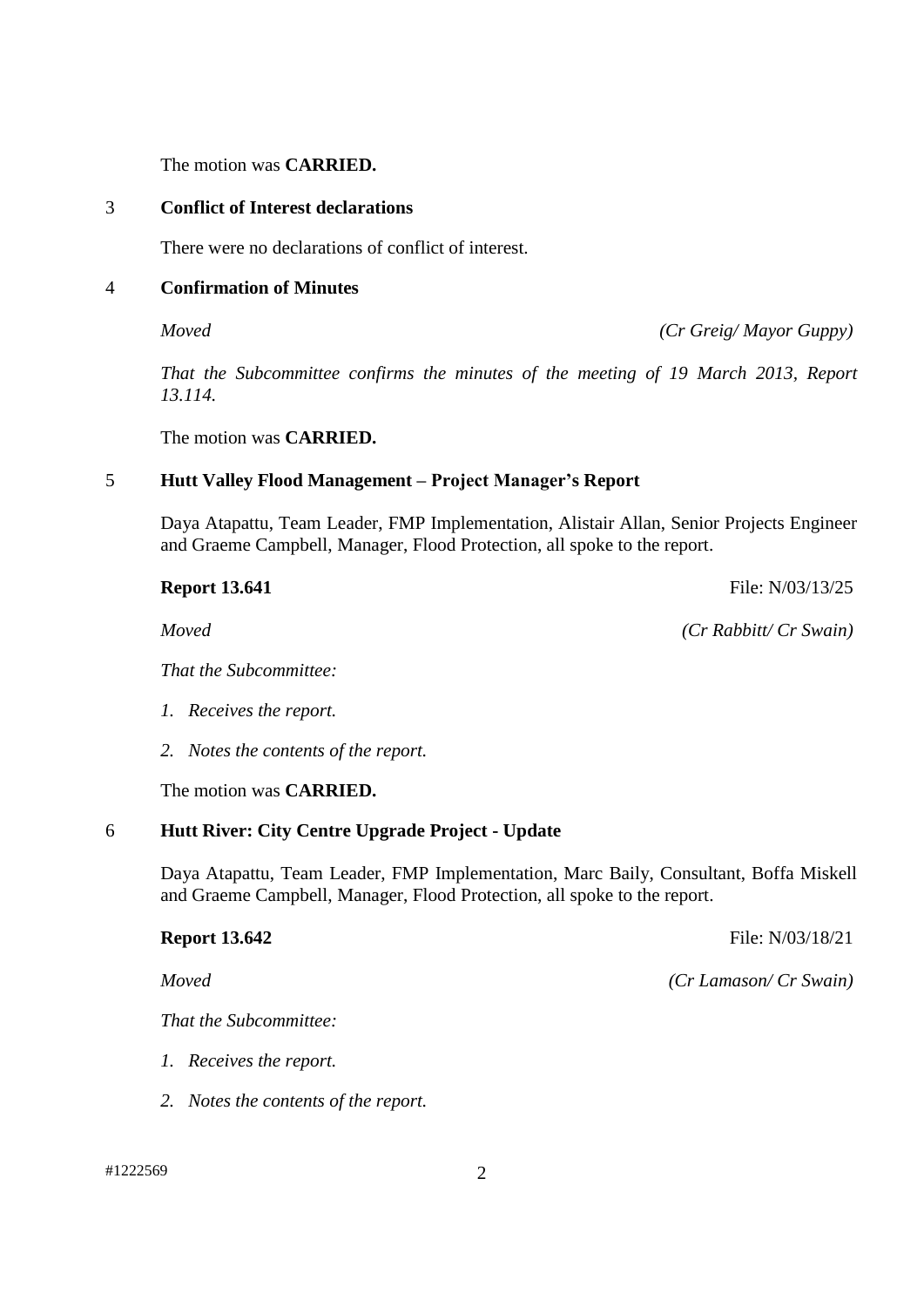- *3. Notes that the project scoping report will be completed by the end of June 2013.*
- *4. Notes that an integrated project that combines the flood protection works with components of the Making Places project and the Melling Intersection project could realise additional benefits.*
- *5. Endorses the preparation of an integrated project plan and the establishment of a project development group made up of officers from HCC, GWRC and NZTA who can combine components of the three projects, for consideration by the key stakeholders, GWRC, HCC and NZTA.*

*Moved as an additional resolution (Cr Glensor/ Mayor Wallace)*

*6. Requests that officers present the project scoping report to the Hutt City Council City Development Committee, with a view to obtaining an alignment of the programmes and budgets.*

The motion was **CARRIED** and became part of the substantive motion.

The substantive motion was then put to the vote and was **CARRIED.**

## 7 **Waiwhetu Stream Floodplain Management Plan**

Alistair Allan, Senior Projects Engineer and Graeme Campbell, Manager, Flood Protection, spoke to the report.

*That the Subcommittee:*

- *1. Receives the report.*
- *2. Notes the contents of the report.*
- *3. Endorses the continued investigation of elements of options 2 and 7, with a view to achieving a better balance of costs and benefits.*

The motion was **CARRIED.**

**Noted:** The Subcommittee noted that Thane Walls has left his position as Hutt River Ranger to pursue another opportunity within Greater Wellington Regional Council, and thanked him for his work on the Hutt River and his service to the community.

**Report 13.653** File: N/03/21/20

*Moved (Cr Styles/ Cr Bassett)*